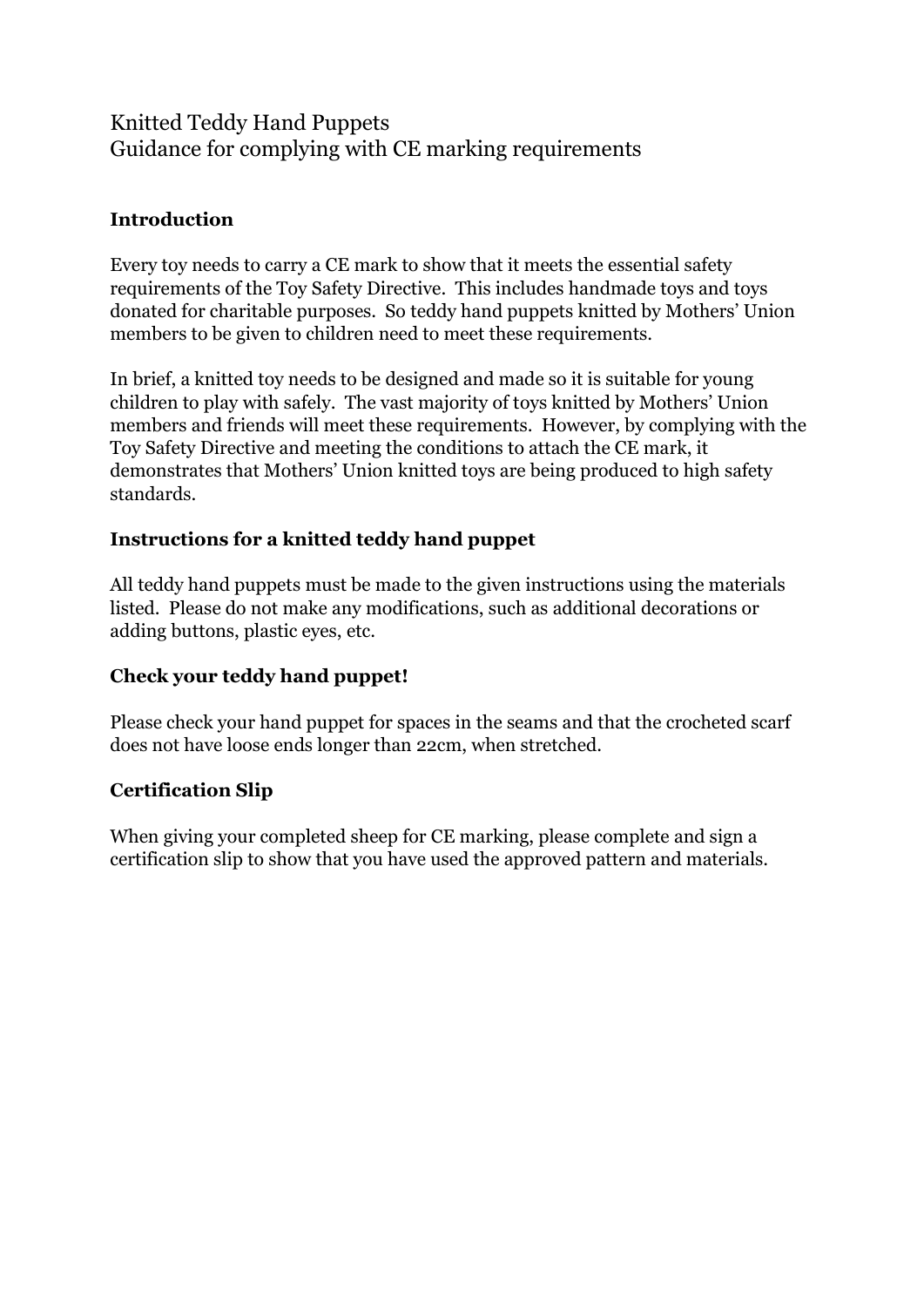## **Knitted Teddy Hand Puppet Pattern**

### **Materials**

Washable double knitting yarn in main colour Contrasting double knitting yarn for the scarf and for stitching features

All knitting yarn **must** meet the BS EN71-3 standard. This is not shown on knitting yarn labels. However, all knitting yarn sold by *Hobbycraft* meets this standard. *Hobbycraft* sell online [\(www.hobbycraft.co.uk\)](http://www.hobbycraft.co.uk/) and have stores across Britain [\(www.hobbycraft.co.uk/storefinder\)](http://www.hobbycraft.co.uk/storefinder)

Please avoid 'tinsel' yarns, those with attached sequins or mohair style yarns with fibres that pull off.

4mm knitting needles (UK size 8)

#### **Tension**

12st and 24 rows to 5cm over garter stitch on 4mm needles

### **Instructions**

*Work in garter stitch (Knit all rows) throughout.*

Cast on 18 stitches (sts) and knit for 10cm (4 inches). *Next row* Cast on 10 sts and knit to the end (28 sts). *Next row* Cast on 10 sts and knit to the end (38 sts). Continue knitting on 38 sts for 2.5cm (1 inch). *Next row* Cast off (loosely) 10 sts and knit to the end (28 sts) *Next row* Cast off (loosely) 10 sts and knit to the end (18 sts). Continue knitting on 18 sts for 6.5 cm (2½ inches). Cast off loosely, leaving about 45cm (18 inches) of yarn for sewing up.

Knit another piece the same.

*To make up:* On one of the pieces, using contrasting yarn, stitch eyes, a nose and a 'smile'. Stitch the two pieces together and make two ears by 'pinching in' the two top corners.

Make a scarf from a crochet chain (or plaited wool) of 45 cm (18 inches). Secure firmly across the back of the teddy puppet to keep in place. The loose ends of the scarf must not exceed 22cm (8½ inches).

September 2017